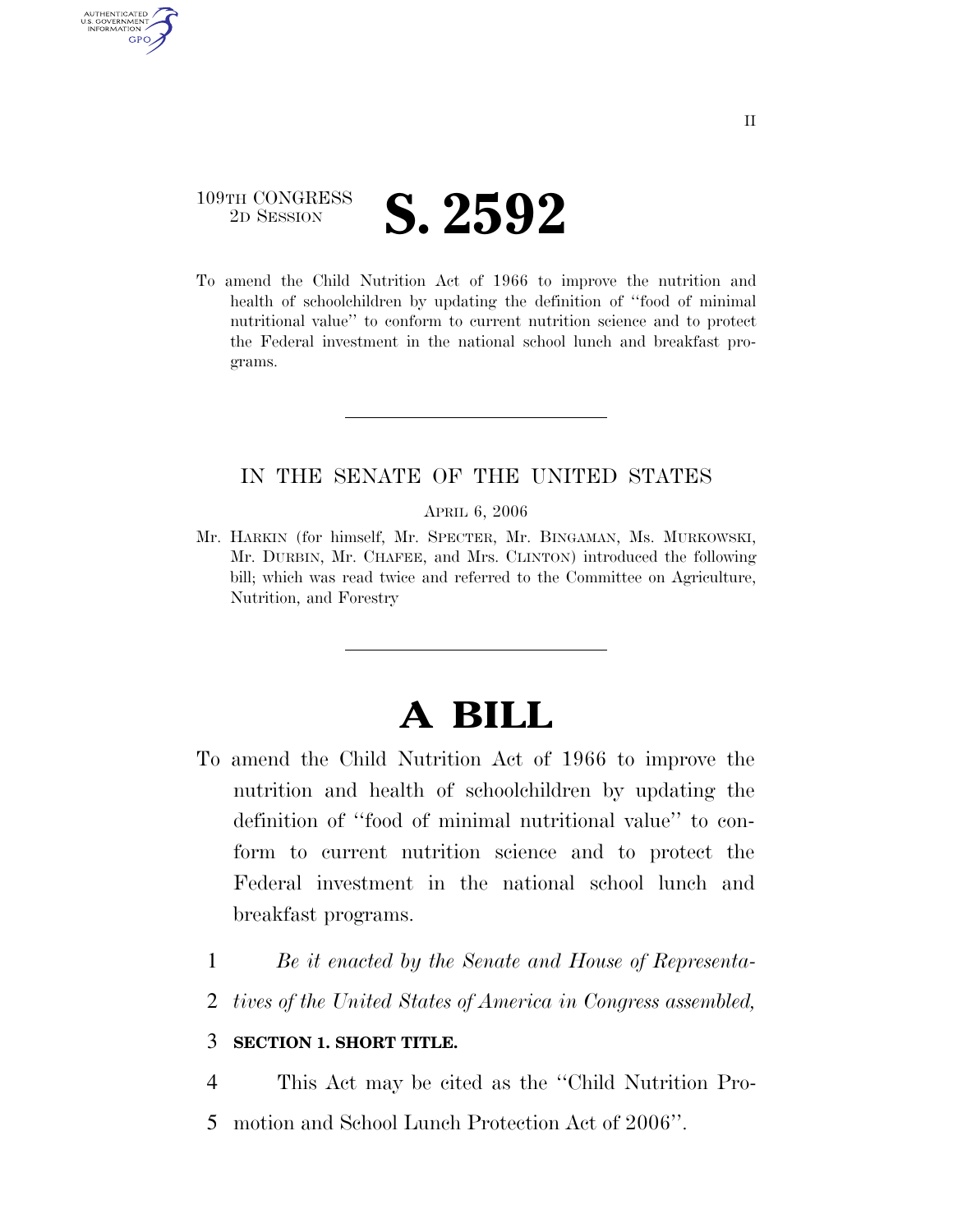## **SEC. 2. FINDINGS.**

Congress finds that—

| 3              | (1) for a school food service program to receive      |
|----------------|-------------------------------------------------------|
| $\overline{4}$ | Federal reimbursements under the Child Nutrition      |
| 5              | Act of 1966 (42 U.S.C. 1771 et seq.) or the Richard   |
| 6              | B. Russell National School Lunch Act (42 U.S.C.       |
| 7              | 1751 et seq.), school meals served by that program    |
| 8              | must meet science-based nutritional standards estab-  |
| 9              | lished by Congress and the Secretary of Agriculture;  |
| 10             | (2) foods sold individually outside the school        |
| 11             | meal programs (including foods sold in vending ma-    |
| 12             | chines, a la carte or snack lines, school stores, and |
| 13             | snack bars) are not required to meet comparable nu-   |
| 14             | tritional standards;                                  |
| 15             | (3) in order to promote child nutrition and           |
| 16             | health, Congress—                                     |
| 17             | (A) has authorized the Secretary to estab-            |
| 18             | lish nutritional standards in the school lunch-       |
| 19             | room during meal time; and                            |
| 20             | (B) since 1979, has prohibited the sale of            |
| 21             | food of minimal nutritional value, as defined by      |
| 22             | the Secretary, in areas where school meals are        |
| 23             | sold or eaten;                                        |
| 24             | (4) Federally-reimbursed school meals and child       |
| 25             | nutrition and health are undermined by the uneven     |
| 26             | authority of the Secretary to set nutritional stand-  |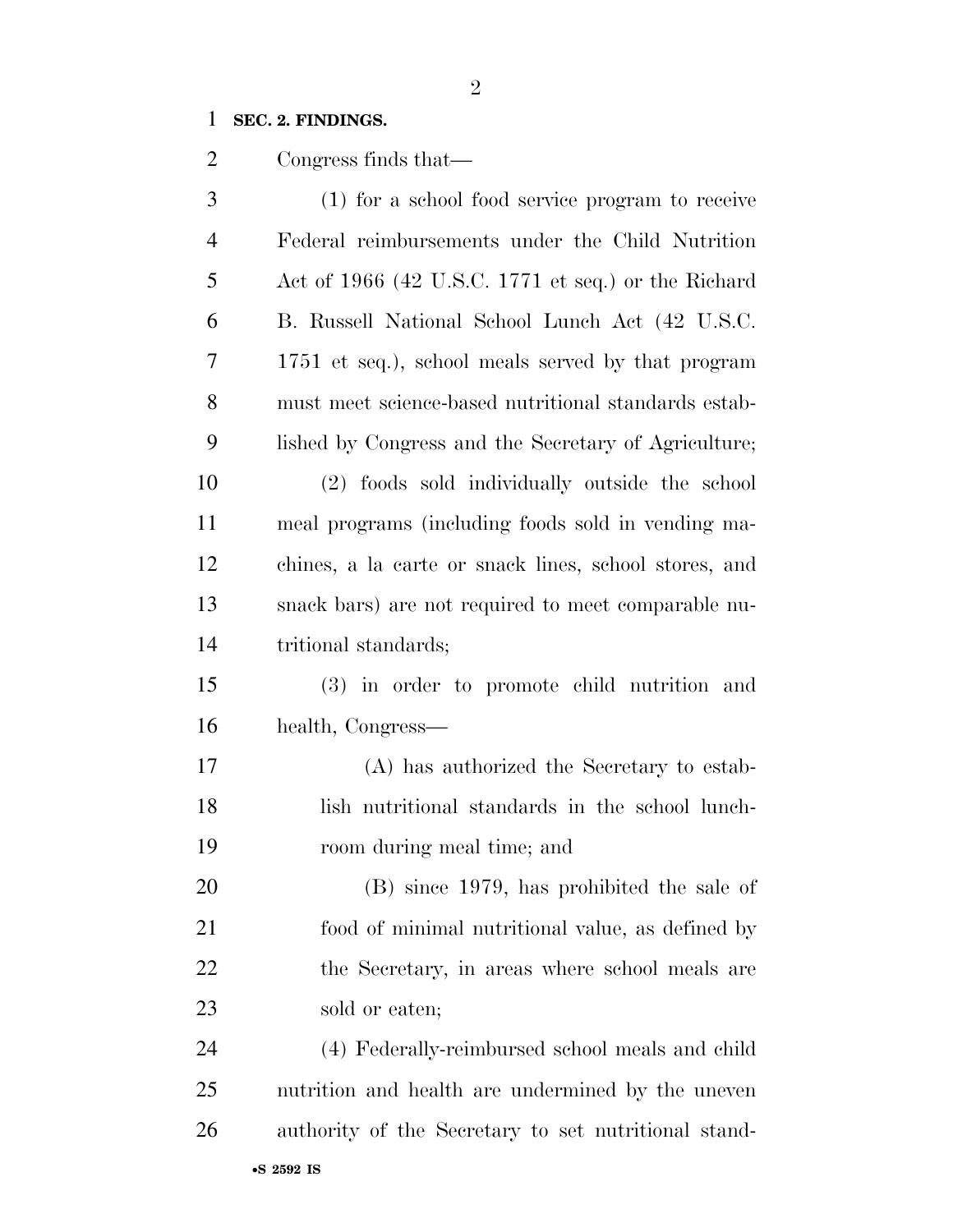| 1              | ards throughout the school campus and over the         |
|----------------|--------------------------------------------------------|
| $\overline{2}$ | course of the school day;                              |
| 3              | $(5)$ since 1979, when the Secretary defined the       |
| $\overline{4}$ | term "food of minimal nutritional value" and pro-      |
| 5              | mulgated regulations for the sale of those foods dur-  |
| 6              | ing meal times, nutrition science has evolved and ex-  |
| 7              | panded;                                                |
| 8              | $(6)$ the current definition of "food of minimal"      |
| 9              | nutritional value" is inconsistent with current knowl- |
| 10             | edge about nutrition and health;                       |
| 11             | (7) because some children purchase foods other         |
| 12             | than balanced meals provided through the school        |
| 13             | lunch program established under the Richard B.         |
| 14             | Russell National School Lunch Act (42 U.S.C. 1751)     |
| 15             | et seq.) and the school breakfast program estab-       |
| 16             | lished by section 4 of the Child Nutrition Act of      |
| 17             | 1966 (42 U.S.C. 1773), the efforts of parents to en-   |
| 18             | sure that their children consume healthful diets are   |
| 19             | undermined;                                            |
| 20             | experts in nutrition science have found<br>(8)         |
| 21             | $that-$                                                |
| 22             | $(A)$ since 1980, rates of obesity have dou-           |
| 23             | bled in children and tripled in adolescents;           |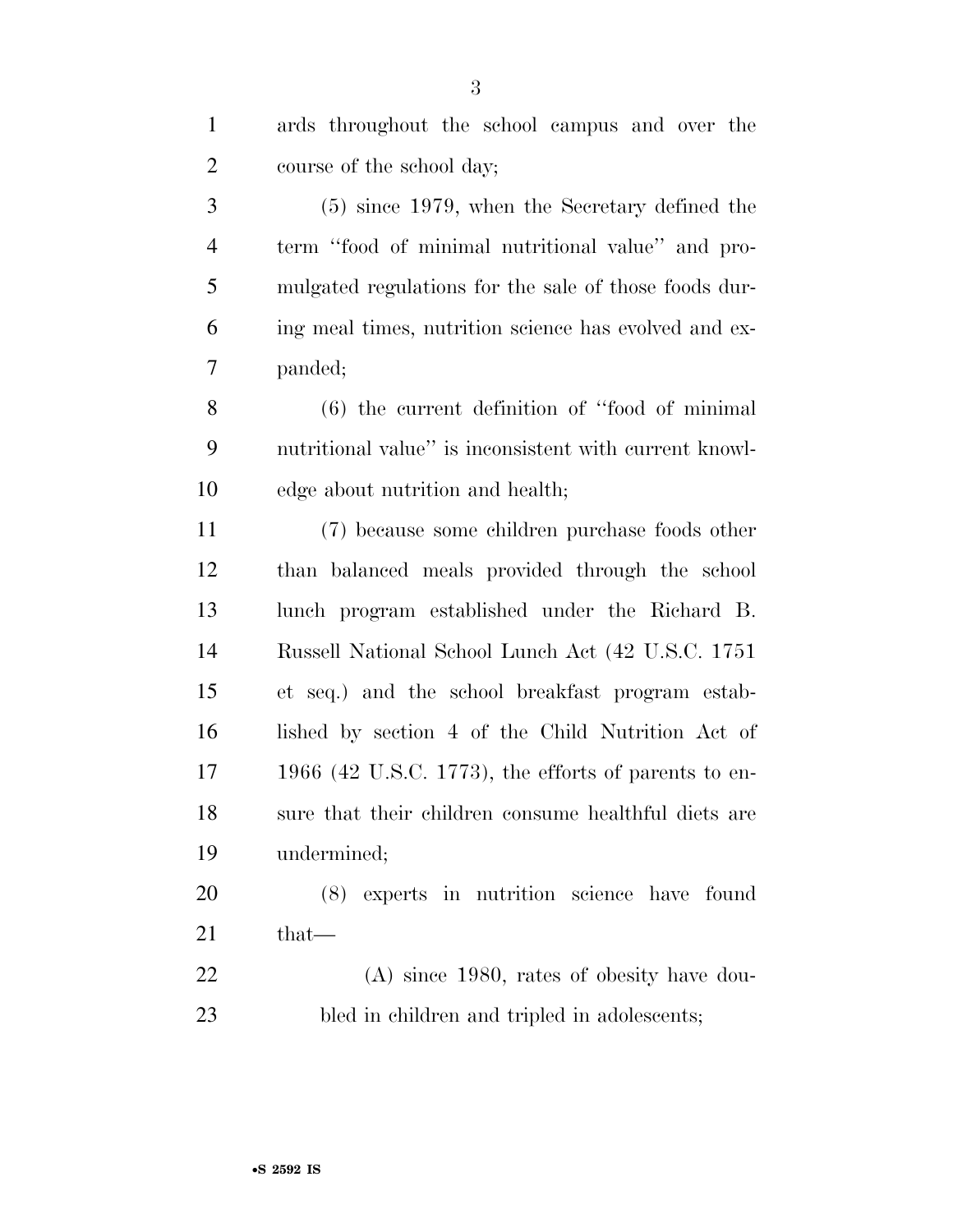| $\mathbf{1}$   | (B) only 2 percent of children eat a                  |
|----------------|-------------------------------------------------------|
| $\overline{2}$ | healthy diet that is consistent with Federal nu-      |
| 3              | trition recommendations;                              |
| $\overline{4}$ | (C) 3 out of 4 high school students do not            |
| 5              | eat the minimum recommended number of                 |
| 6              | servings of fruits and vegetables each day; and       |
| $\overline{7}$ | (D) type 2 diabetes, which is primarily due           |
| 8              | to poor diet and physical inactivity, is rising       |
| 9              | rapidly in children;                                  |
| 10             | $(9)$ in 1996, children aged 2 to 18 years con-       |
| 11             | sumed an average of 118 more calories per day than    |
| 12             | similar children did in 1978, which is the equivalent |
| 13             | of 12 pounds of weight gain annually, if not com-     |
| 14             | pensated for through increased physical activity; and |
| 15             | (10) according to the Surgeon General, the di-        |
| 16             | rect and indirect costs of obesity in the United      |
| 17             | States are \$117,000,000,000 per year.                |
| 18             | SEC. 3. FOOD OF MINIMAL NUTRITIONAL VALUE.            |
| 19             | Section 10 of the Child Nutrition Act of 1966 (42)    |
| 20             | U.S.C. $1779$ is amended—                             |
| 21             | (1) by striking the section heading and all that      |
| <u>22</u>      | follows through "(a) The Secretary" and inserting     |
| 23             | the following:                                        |
| 24             | "SEC. 10. REGULATIONS.                                |
|                |                                                       |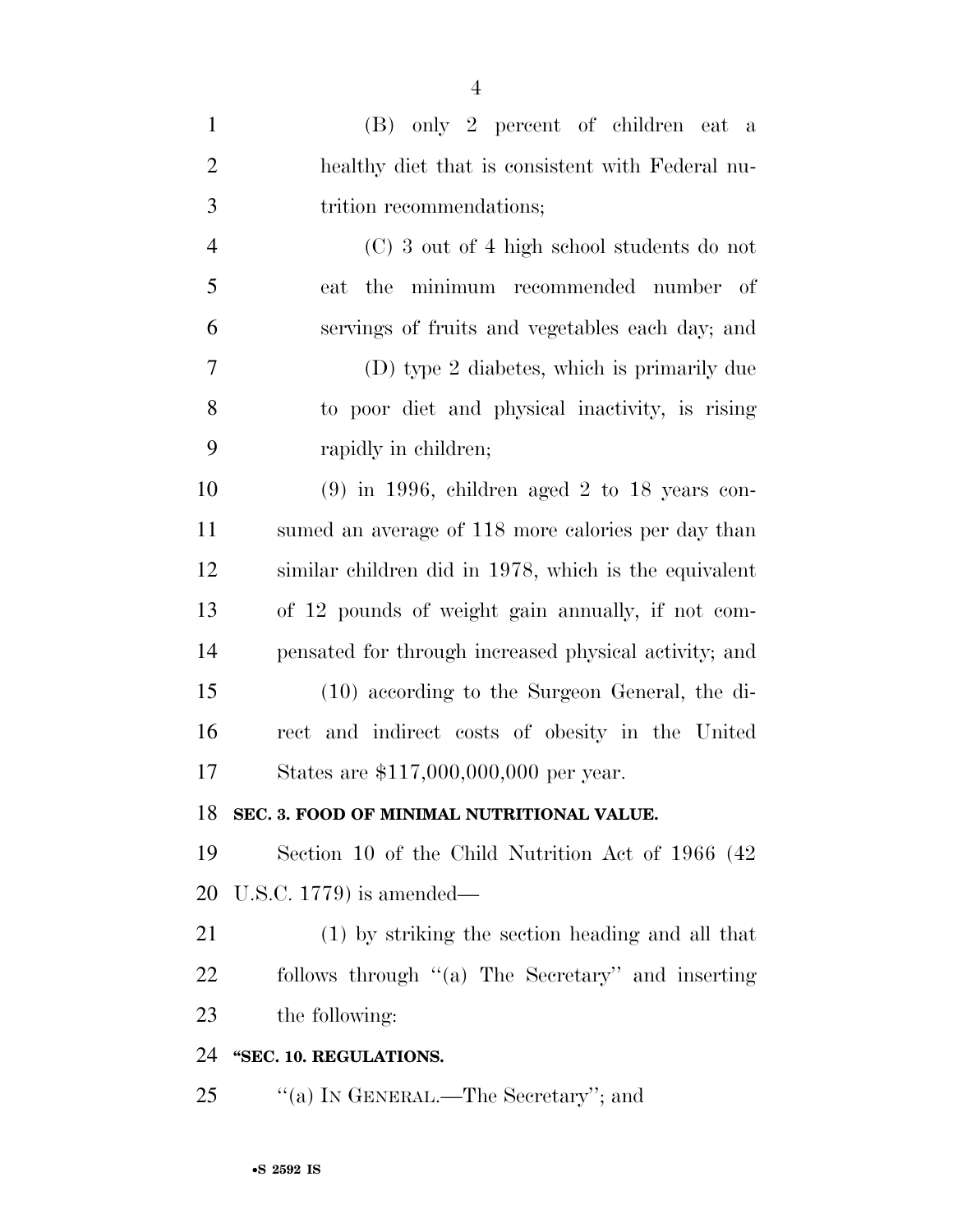| $\mathbf{1}$   | $(2)$ by striking subsections (b) and (c) and in- |
|----------------|---------------------------------------------------|
| $\overline{2}$ | serting the following:                            |
| 3              | "(b) FOOD OF MINIMAL NUTRITIONAL VALUE.—          |
| $\overline{4}$ | $``(1)$ PROPOSED REGULATIONS.—                    |
| 5              | "(A) IN GENERAL.—Not later than $180$             |
| 6              | days after the date of enactment of this para-    |
| 7              | graph, the Secretary shall promulgate proposed    |
| 8              | regulations to revise the definition of 'food of  |
| 9              | minimal nutritional value' that is used to carry  |
| 10             | out this Act and the Richard B. Russell Na-       |
| 11             | tional School Lunch Act (42 U.S.C. 1751 et        |
| 12             | $seq.$ ).                                         |
| 13             | "(B) APPLICATION.—The revised defini-             |
| 14             | tion of 'food of minimal nutritional value' shall |
| 15             | apply to all foods sold—                          |
| 16             | "(i) outside the school meal programs;            |
| 17             | "(ii) on the school campus; and                   |
| 18             | "(iii) at any time during the school              |
| 19             | day.                                              |
| 20             | "(C) REQUIREMENTS.—In revising<br>the             |
| 21             | definition, the Secretary shall consider—         |
| 22             | "(i) both the positive and negative               |
| 23             | contributions of nutrients, ingredients, and      |
| 24             | foods (including calories, portion size, satu-    |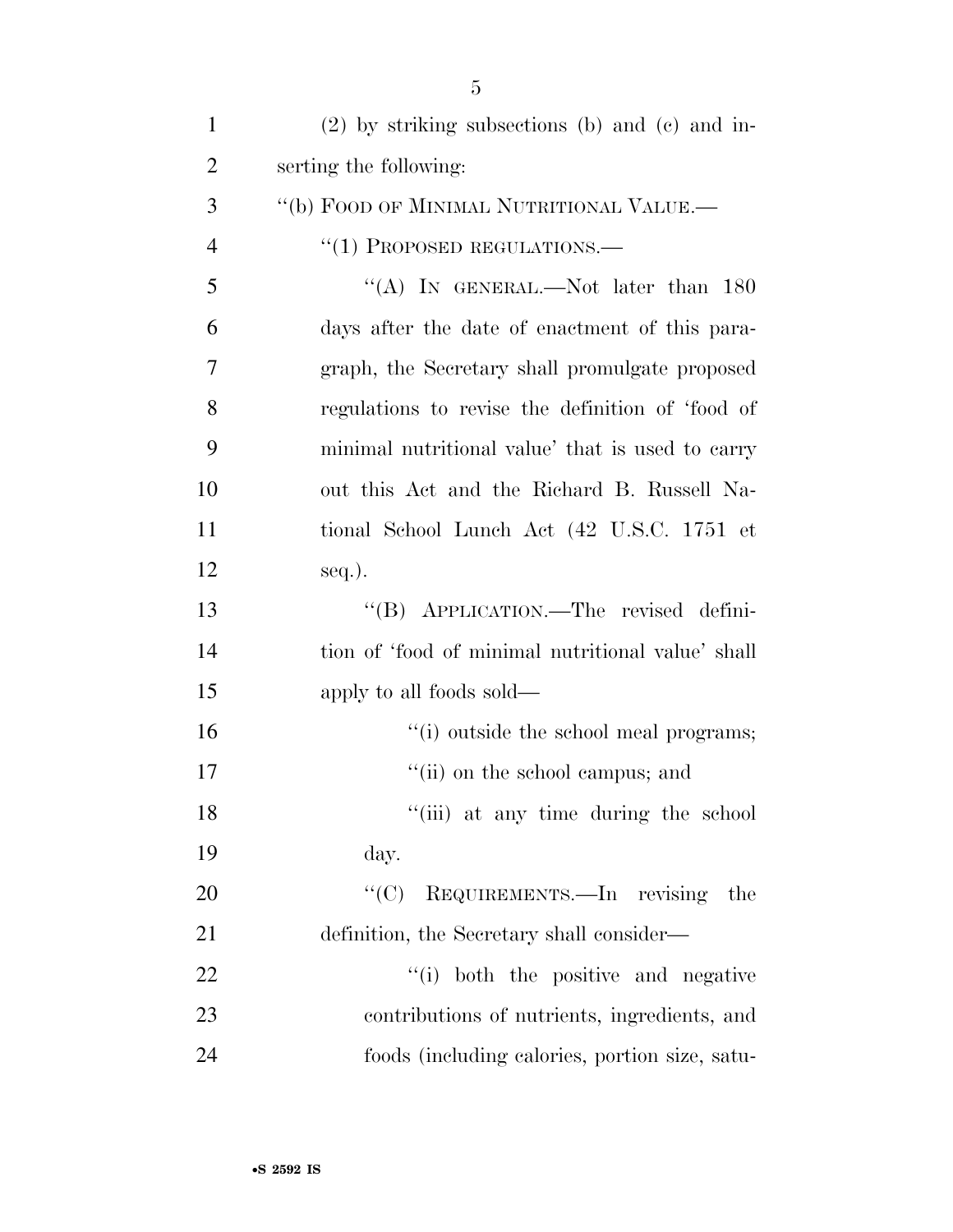| $\mathbf{1}$   | rated fat, trans fat, sodium, and added     |
|----------------|---------------------------------------------|
| $\overline{2}$ | sugars) to the diets of children;           |
| $\overline{3}$ | "(ii) evidence concerning the relation-     |
| $\overline{4}$ | ship between consumption of certain nutri-  |
| 5              | ents, ingredients, and foods to both pre-   |
| 6              | venting and promoting the development of    |
| $\tau$         | overweight, obesity, and other chronic ill- |
| 8              | nesses;                                     |
| 9              | "(iii) recommendations made by au-          |
| 10             | thoritative scientific organizations con-   |
| 11             | cerning appropriate nutritional standards   |
| 12             | for foods sold outside of the reimbursable  |
| 13             | meal programs in schools; and               |
| 14             | "(iv) special exemptions for school-        |
| 15             | sponsored fundraisers (other than fund-     |
| 16             | raising through vending machines, school    |
| 17             | stores, snack bars, a la carte sales, and   |
| 18             | any other exclusions determined by the      |
| 19             | Secretary), if the fundraisers are approved |
| 20             | by the school and are infrequent within the |
| 21             | school.                                     |
| 22             | $"(2)$ IMPLEMENTATION.—                     |
| 23             | $\lq\lq$ (A) EFFECTIVE DATE.—               |
| 24             | "(i) IN GENERAL.—Except as pro-             |
| 25             | vided in clause (ii), the proposed regula-  |